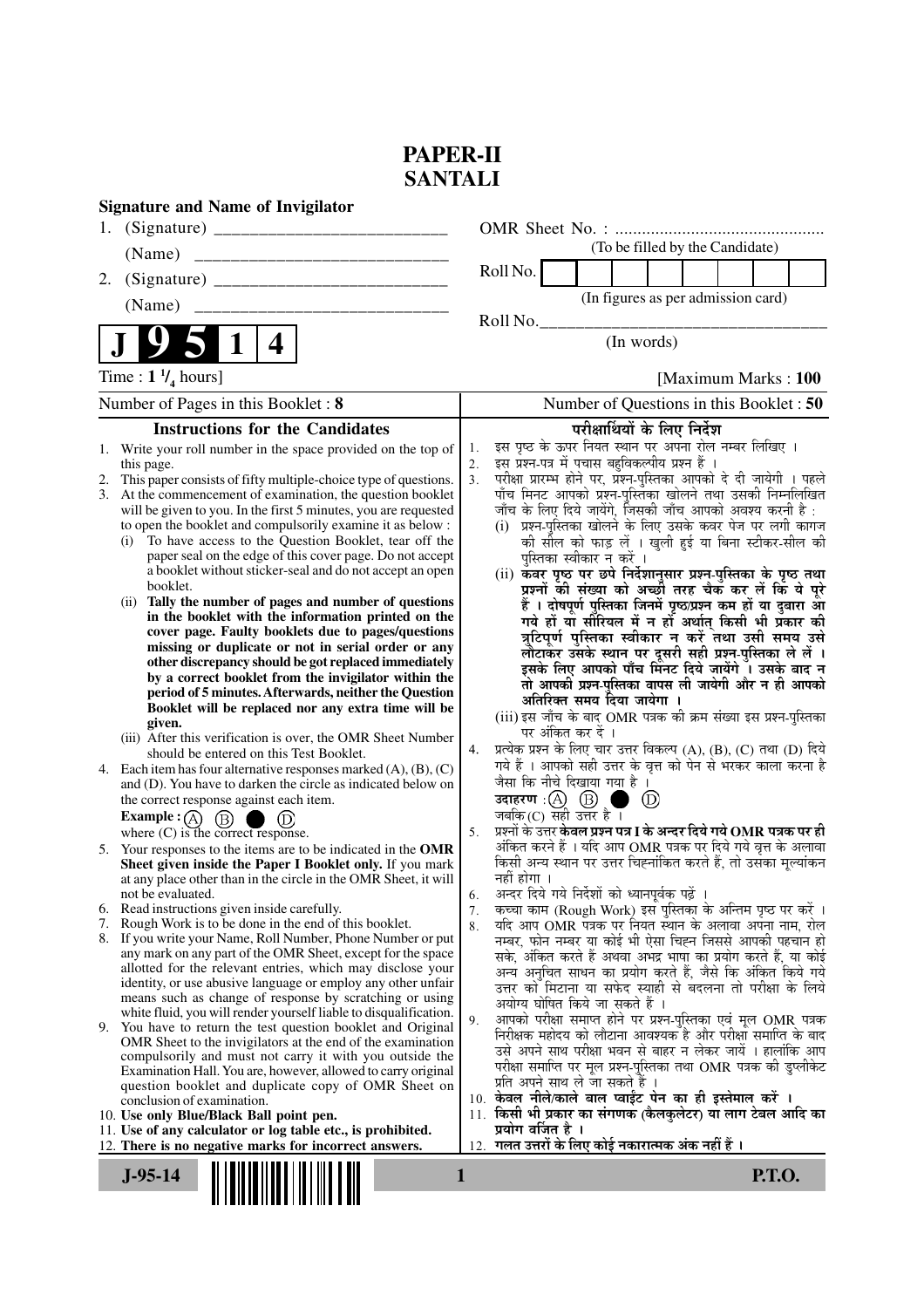## **SANTALI** संताली **Paper – II**  ¯ÖÏ¿®Ö¯Ö¡Ö **– II**

- **Note :** This paper contains **fifty (50)** multiple-choice questions, each question carrying **two (2)** marks. Attempt **all** of them.
- **नोट** : नोवा साकाम रे दो मोड़ेगेल **गोटाङ (50)** आडी लेकान कुकली मेनाक आ । सानाम कुकली रेनाङ **बार (2)** अंक मेनाक आा जोतो कुकली गेला़कती-योना:काना ।

ओल आकान काथाको मोन लागाव काते पाडहावमे आर कुकली लेखा 01 खोन 05 धाबिच रेयाङ लानाई  $\overrightarrow{U}$ 

"भारत दो आतु रेयाक दिसोम काना, आतु रेयाक मित् चेहरा ञेलेलोम मेनाक आ । सिञ आर ञिदा रेयाक मिमित् ओनोरोल ञेल ञामोक् आ । जोखोन गे सिञ चाँदो सेरमा रे ञेलोक आय, तोखोन गे धारती रेन सानाम जिब जियाली को सिञ चाँदो लेन खोन दाड़ेको ञामा । सिञ चाँदो ए हासुर लेनखान जियोन रेनाक् सानाम कामी थिर इदीक आ । आतु दिसोम रे, आयुप बेड़ा दो दिनाम गे गाय गुपी गिदराको दो गाय, डाँगरा, मियहूँ, मेरोम आको ओड़ाक् तेको इदी कोवा । आ़तू रेन होड़ होपोन कोदो दिनाम गे ञिदा बेला दो किदुक दाका, जोम काते को जापिदा । राबाङ दिन दो आयुप रेनाङ ञेलेलोम दो आडी हाहाडा ताँहेंना । आत आखडा रे द्रुइप् काते, साँवता रेनाङ आरीचाली, बगी बाडि़च ँकामाँको गापाल माराबा । आत रेनाङ ञेलेलोम दो आतास साँवते बोनेदोल आकागे ताँहेंना । आयप बेड़ा दो स्कूल रे पाड़हावोक् कान गिदरा़ को दो डिबा़ बा़ती रेनाङ मारसाल रे दुड्र्प काते एलखा, साँवहेंत्, नागाम आर साँड्रेस पृथीको पाड़हावोक आ । सानाम कामी खोन ओल पाड़हाव दो सोरेसा, ओनाते आतु स्कुल उथानाव राकाप रे मोन. धोन. सोहोत गोडोबोन एमा ।''

- 1. नोवा काथा रेयाङ सही 'शिर्षक' दो चेत हयोक आ?
	- $(A)$  आत्
	- $(B)$  जिब जियाली
	- $(C)$  गाय गपी
	- $(D)$  आकिल बाती
- 2. आतू होड़ तिन जोहोक् किंद्रूक दाका को जोमा ?
	- $(A)$  तिकिन बेला
	- (B) सेताक् बेला
	- (C) जिंदा बेला
	- (D) बासयाम बेला
- **3.** धारती रेन जिब जियालोको दो चिली ठेन खोन दाडेको ञामा ?
	- $(A)$  ञिंदा चाँदो ठेन खोन
	- (B) सिञ चाँदो ठेन खोन
	- $(C)$  होड ठेन खोन
	- (D) माचेत ठेन खोन
- **4.** आतू होड़को दो ओकारे दुड़प् काते साँवता रेयाक काथाको गालमारावा ?
	- $(A)$  ओड़ाक रे
	- $(B)$  टाँडी रे
	- $(C)$  स्कूल रे
	- $(D)$  आखड़ा रे
- **5.** आतु रेनाङ ञेलेलोम दो चेत लेकारे बोनोदोलोक आ?
	- $(A)$  डिबा बाती मारसालते
	- (B) ओल पाड़हाव साँवते
	- (C) आतास साँवते
	- $(D)$  गालमाराङ ते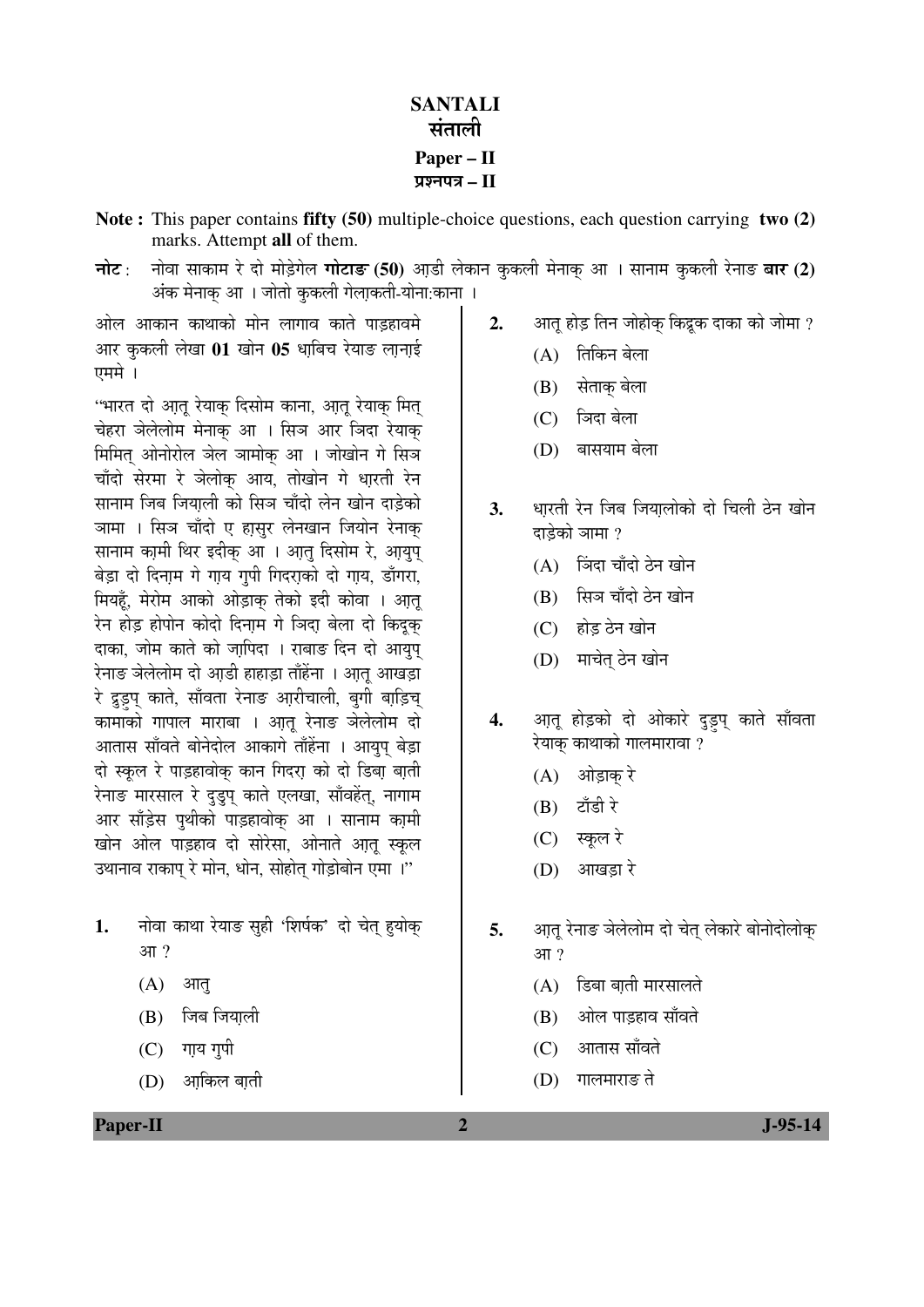- **6.** "झारखण्डी आदिवासी जीवन और समाज" पथी रेन ओनोलिया दो ओकोय कानाय ?
	- (A) डॉ. के. सी. टुडू
	- (B) डॉ. कुमार सुरेशसिंह
	- (C) डॉ. शरत चन्द्र राय
	- (D) डॉ. दुखीया मुरम्
- 7. "उराँव" आदिवासी रेन जेतेखोन माराङ बोंगावाक् ञुतुम चेत्काना ?
	- $(A)$  जाहेर आयो
	- $(B)$  गोंसाय
	- (C) सोसबोंगा
	- $(D)$  धर्मेश
- 8. भारतीय संविधान रेनाक् तिना: अनुच्छेद रे ..<br>"अनुसूचित जनजाति" कोवाक् परिभाषा ओलमेनाक् आ?
	- $(A) 8$
	- (B) 366
	- (C) 244
	- (D) 66
- **9.** 'सोहराय' पाराब रेदोचिलीको बोंगा आको आ?
	- (A) हापड़ामको
	- (B) बुरुरेन जानवारको
	- (C) ओड़ाक् रेन जानवारको
	- (D) झानडाको
- 10. सेदाय, 'किसकू' पारिसकोवाक 'गाड़' रेयाक् ञुतुम दो चेत् ताँहेंकाना ?
	- $(A)$  चाम्पा गाड़
	- (B) बादोली गाड़
	- (C) कोंयडा गाड़
	- $(D)$  कोदे गाड
- 11. मानवशास्त्री को लेकाते "प्रोटो आस्ट्रोलायड" प्रजाति दो ओकोय आदिवासी को कानाको ?
	- $(A)$  संताल
	- $(B)$  गौंडी
	- $(C)$  नागा
	- $(D)$  टोडा
- 12. "मातृसत्तात्मक" घारोञ्च् रेयाक् माने दो चेत् काना $9$ 
	- $(A)$  धारोञय रेन मालिक दो कोड़ा होपोन को हुयूक आ।
	- (B) धारोञय् रेन मालिक दो कुड़ी होपोन को हुयूक् आ।
	- (C) धारोञय् रेन मालिक दो गिदरा़को हुयूक आ।
	- (D) धारोञय् रेन मालिक दो जेते होड़को ह्युक् आ।
- **13.** †ÖêÛúÖ ÝÖÖ¤êü»Ö ¸êü ÃÖãÆüß ´Öê»Ö ´Öê®ÖÖÛËú †Ö ?

| a.             | नीप्रोटी      |                | i.            | संताल               |  |  |
|----------------|---------------|----------------|---------------|---------------------|--|--|
| b.             | आस्ट्रोलायड   |                |               | ii. किरात           |  |  |
| $\mathbf{c}$ . | मंगोलायड      |                |               | iii. काँसारी        |  |  |
| d.             | इन्दो आर्यन   |                |               | iv. अंगामी          |  |  |
| कूट :          |               |                |               |                     |  |  |
|                | a             | b              | $\mathbf c$   | d                   |  |  |
| (A)            | iv            | $\ddot{i}$     | $\mathbf{ii}$ | iii                 |  |  |
| (B)            | $\mathbf{i}$  | iii            | iv            | $\ddot{\mathbf{i}}$ |  |  |
| (C)            | iii           | $\ddot{\rm n}$ | $\mathbf{i}$  | iv                  |  |  |
| (D)            | $\mathbf{ii}$ | iv             | iii           | $\mathbf{i}$        |  |  |

- 14. "सामाजिक मानवशास्त्र दो साँवताविद रेयाक, ओना चाँगा काना, जाहाँरे आदिम साँवताको पाड़हाक हयुक आ" – नोवा परिभाषा दो ओकोये मेन आकादा ?
	- $(A)$  इ. प्रिटचार्ड
	- $(B)$  टी के पैनीमेन
	- (C) आर. ब्राउन
	- (D) एस. सी. दुबे

 **J-95-14 3 Paper-II**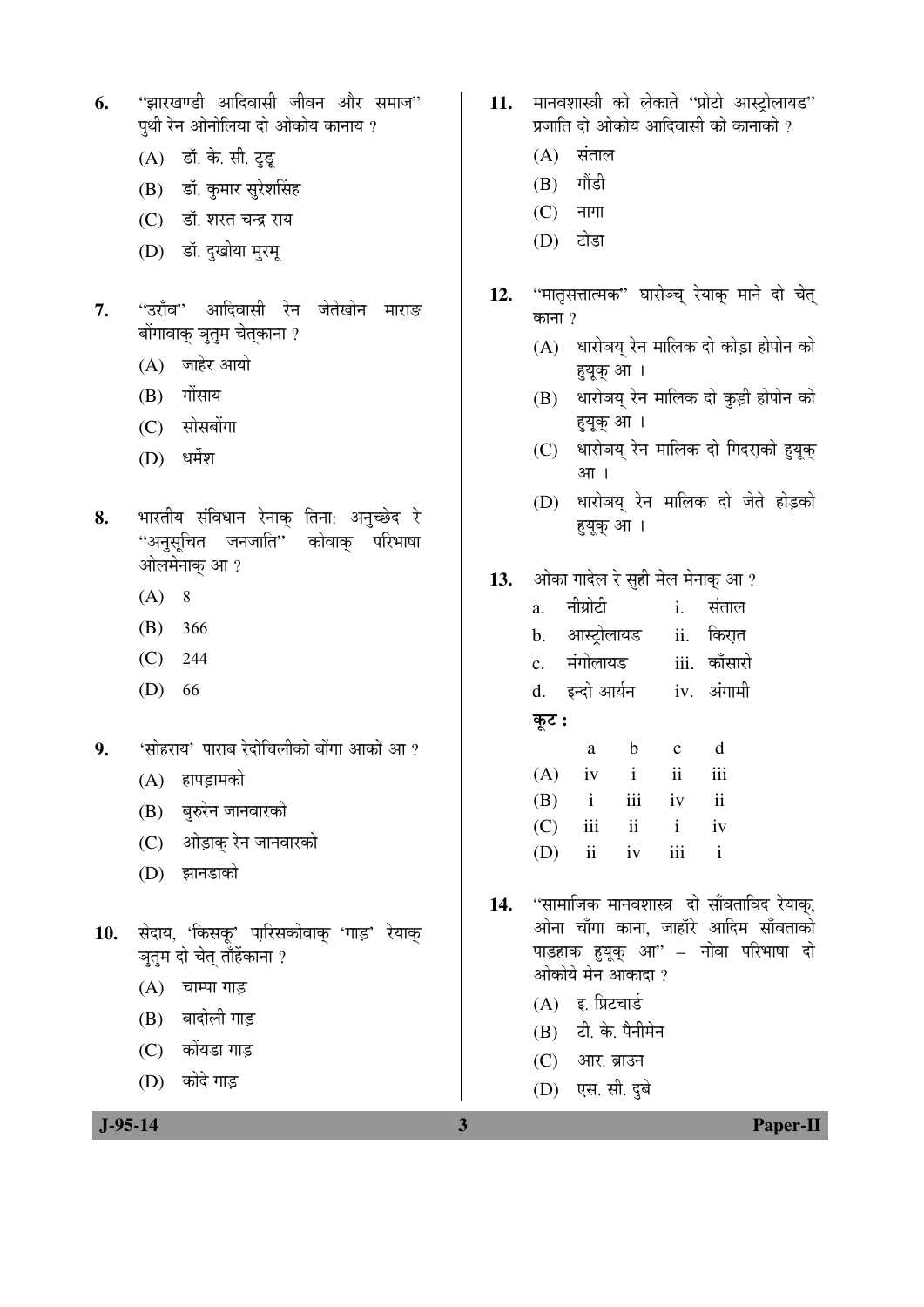- 15. "दामिन-ई-कोह" टोठा रेयाङ नोक्*सा ञुतुम दो* ओकोये बेनाव लेदा ?
	- $(A)$  कर्नल रेबेन
	- (B) अगस्तस क्लीबलैंड
	- (C) पालटिन साहेब
	- (D) करिया पुजहोर
- 16. ĂÖÖ सिद्धान्त चे 'निर्णय सिद्धान्त' रेन प्रवर्त्तक दो ओकोय कानाय $\,$  ?
	- $(A)$  न्वारो
	- $(B)$  रूसो
	- $(C)$  हेस
	- (D) रिचार्ड
- 17. "लिंगुयेस्तिक सर्वे ऑफ इण्डिया" पुथी रेन ओनोलिया दो कानाय ?
	- (A) फेडरिच् मेक्समुलार
	- (B) लरस अलसेन स्क्रेकसरुड
	- (C) जर्ज अब्राहम ग्रियरसन
	- (D) जरमिया फिलिप्स
- **18.** ›üÖò. ›üÖê´Ö®Ö ÃÖÖÆæü 'ÃÖ´Ö߸ü' ¤üÖê †Öê»Ö †ÖÛúÖ¤üÖµÖ ?
	- $(A)$  'सहज संताली शिक्षक' व्याकरण पृथी
	- (B) 'संताली प्रवेशिका' व्याकरण पुथी
	- (C) 'साँवताली व्याकरण सुमाली' पुथी
	- (D) 'रोनोड़ माला' व्याकरण पुथी
- 19. "जोमकेदाय" साबाद दो नोङका लेकाते बेनाव आकाना?
	- $(A)$  जोम + केत् + आ + य
	- $(B)$  जोम + केदे + आय
	- $(C)$  जो + म + के + दा + य
	- (D) जो + मे + केदा + य
- 20. 'दुलाडि़या' साबाद रेयाक् रेहेत् साबाद चे 'धात' साबाद दो ओका काना ?
	- $(A)$  दु
	- $(B)$  दुलाड़
	- (C) दुला़
	- (D) বুল
- 21. देवनागरी आखोर 'क, ख, ग, घ, ङ' दो ओका थोक रेनाङ आडाङ काना ?
	- (A) दंत्य (डाटा तेयाक्)
	- (B) ओष्ठ्य (लूटी तेयाक्)
	- (C) कण्ठ्य (नाडरी तेयाक)
	- (D) तालव्य (ता़रु तेयाक्)
- 22. सानताड़ी बेतेयान रे तिनाक गोटाङ 'वचन' चे'लेखा' मेनाक् आ ?
	- $(A)$  पेया
	- $(B)$  पुनया
	- $(C)$  मोंड़े
	- (D) तुरुय
- 23. लातार रे ओल आकान थापित् काथा (A) आर ओजे  $(R)$  रेनाक् ओका गादेल बाड़ती सुहिया ? **थापित (A) :** सानताड़ आर दिकू रे मित् बानूक् आ।
	- आजे (R) : चेदाक् जे पारसी भेगार गेया ।
	- $(A)$   $(A)$  सुही गेया  $(R)$  बेसुहीया ।
	- $(B)$   $(A)$  आर  $(R)$  बानार काथागे सुहीया ।
	- (C) (A) बेसुहीया (R) सुहीगेया ।
	- $(D)$   $(A)$  आर  $(R)$  बानार काथागे बेसहीया ।
- 24. "ओनोडहें दो काना निरोला रे जावरा आकान उइहार गे" – नोवा काथा दो ओकोये मेन आकादा ?
	- $(A)$  शैली
	- (B) वडसवर्थ
	- (C) कोलरिज
	- (D) मैथ्य आर्नल्ड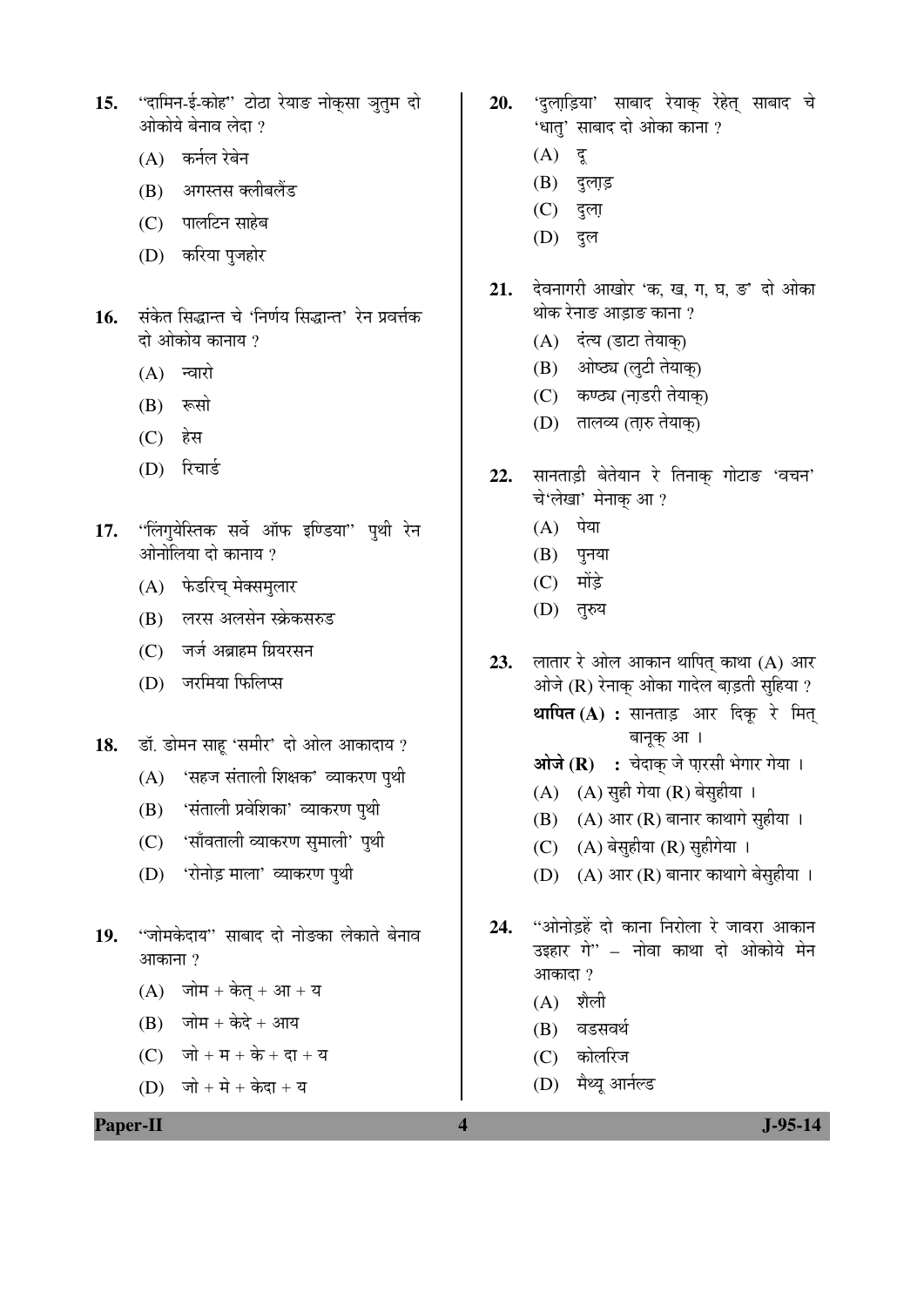- 25. "तोका रे जानामलेन नोंवा ती जाँगा होडमो. तोका रे बाइसावलेन नोंवा जिवी जोनोम. हाँस हाँसली रे जानामलेन नोंवा ती जाँगा होंडमो. <u>मानमी बिराद रे बाइसावलेन नोवा जिवी जोनोम</u>ा" – नोवा होड़ सेरेञ रेदो चेत् तेतेद 'तथ्य' ञामोक काना ?
	- $(A)$  धोरोम बाबोत
	- $(B)$  हासा माटी बाबोत्
	- (C) मानवा लाडुहाई बाबोत्
	- (D) मानवा जोनोम बाबोत्
- **26.** "मागाड गपी चालाव." नोवा मेनताकाथा रेयाक् माने दो चेत् काना ?
	- $(A)$  गाडा
	- $(B)$  दाड़ान
	- $(C)$  गोयच्
	- $(D)$  गृपी
- 27. "बुरु बुरु पारोम रे हे हुपू बाहा दो, गेलबार बरु पारोम रे हे पालढा बाहा दो ।'' $-$ नोवा दो चेत् सेरेत्र काना ?
	- $(A)$  डाहार
	- $(B)$  बाहा
	- (C) सोहराय
	- (D) काराम
- **28.** "वाक्यं रसात्मकं कव्यं." सानताडी तेदो "रासावान काथागे ओनोडहें दो काना" नोवा काथा दो संस्कृत साहित्य रेदो ओकोये मेन आकादा $, 2$ 
	- $(A)$  आचार्य विश्वनाथ
	- $(B)$  आचार्य रामनाथ
	- $(C)$  आचार्य समनाथ
	- (D) आचार्य सोमनाथ
- 29. "साँडी सिम कोले खोन, किसनी दारे खोन, हो:हो कान, ञा:ञामकान, देसे बेरेत् पे ।" – नोवा यार दो ओका ओनोड़हें पथी रे ओलमेनाक  $3\pi$  ?
	- $(A)$  आसाड बिनती
	- (B) किरतान काली
	- (C) तिरयो तेताङ
	- (D) बाहा डालवाक्
- 30. "आपम लेकान होडगे बाम एमाय खान आदो <u>चिलोकोम पेड़ा कोवा'' – नोवा काथा दो ओका</u> होड़ काहनी रे ओल मेनाक आ ?
	- (A) हाती आर मुयच् रेयाक् काथा
	- (B) पापी कुड़ीयाक् काथा
	- (C) लेलहा जॉवाय रेयाक् काथा
	- (D) सिम आर सेता रेयाक् काथा
- 31. "जान ओझा दो आतू खोनको दाड़ ञिर केत् आ, मेनखान सानताड़ साँवता रे डा़न दोको ताँहेंयेना, जान हापारे"
	- $-$  नोवा काथा दो ओल मेनाक् आ ?
	- $(A)$  साकोम काहनी रे
	- $(B)$  तारा आञचार काहनी रे
	- $(C)$  जानहापा काहनी रे
	- (D) मुचा़त् बिनिड काहनी रे
- **32.** "छाटकाञ जोजो: काना खोबोर सेटेरेन, जोनोक् गिडी काते कोड़ामिञ ता़पिञेन, हायरे जानामदाता गिदीको जोमे कान $\mathbb{P}^2$  – नोवा होड सेरेञ दो ओका पाराब रेको सेरेञा ?
	- $(A)$  काराम रे
	- $(B)$  दाँसाय रे
	- $(C)$  बाहा रे
	- $(D)$  सोहराय रे

 **J-95-14 5 Paper-II**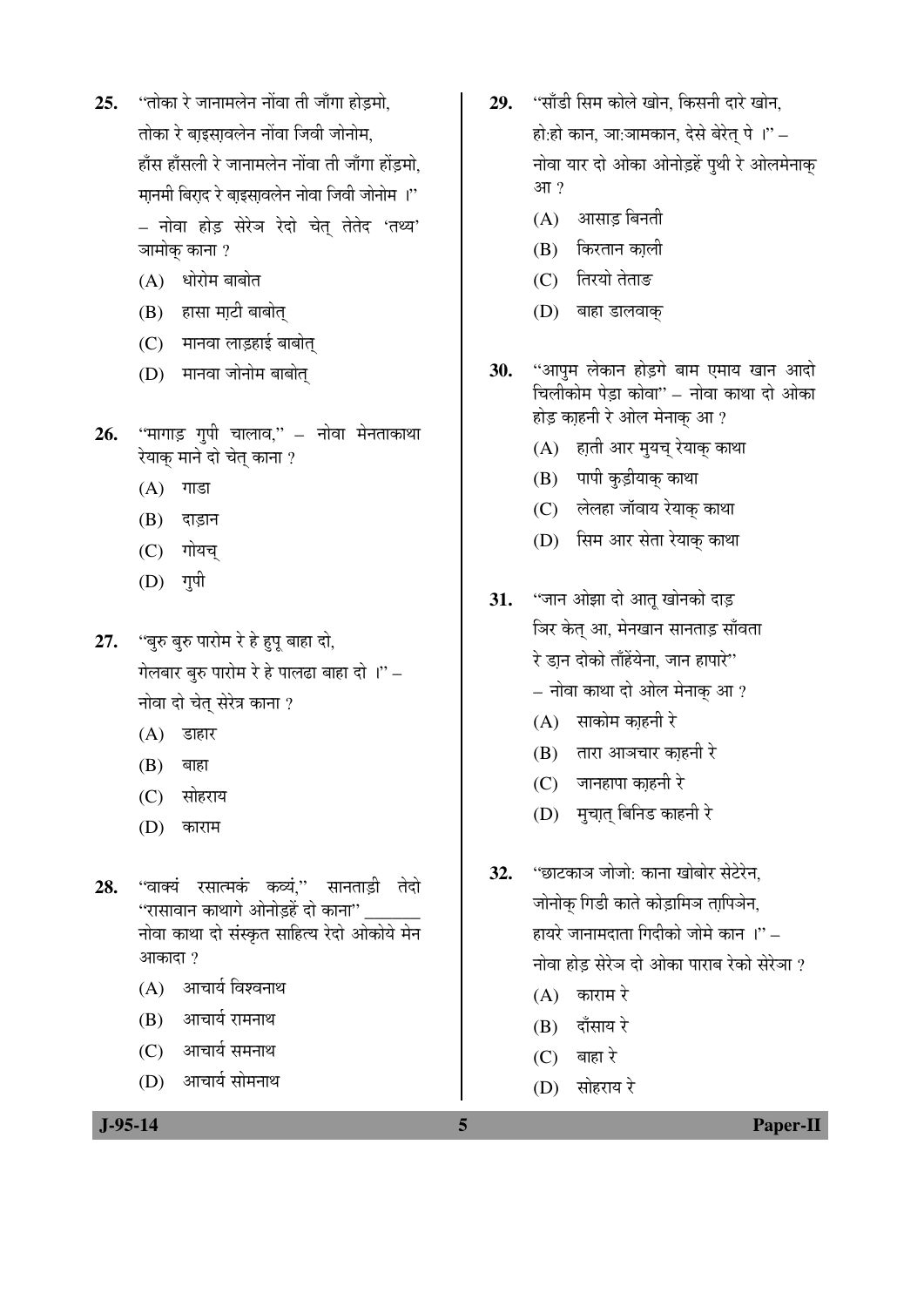- 33. डॉ. कृष्ण चन्द्र टुडू ओल आकात् "किरिञ सिंदुर" गायान रेदो ओकोय दो आसोल <u>खेलोफिया चे नायक कानाय ?</u>
	- $(A)$  सिरु
	- $(B)$  रायबार
	- $(C)$  धानो
	- (D) रायसेन
- 34. बंगला साँवहेंत् रे मेनाक् "अख्येर अधिकार" पथी दो ओकोये ओल आकादा ?
	- $(A)$  ताराशंकार बन्दोपाद्याय
	- $(B)$  महाश्वेता देवी
	- (C) सुधीर कुमार मित्र
	- (D) सुहूद कुमार भौमिक
- 35. हिन्दी साँवहेंत् रे 'निर्मला' गामाम दो ओकोये ओल आकादा ?
	- $(A)$  राजसिंह
	- $(B)$   $\vec{\mathbf{u}}$  $\vec{\mathbf{v}}$
	- (C) प्रेमचन्द
	- (D) रामकृष्ण वर्मा
- 36. भावनावान रासा 'करुण रस' रेनाङ यानित् चे स्थायी भाव दो चेत काना ?
	- $(A)$  दुक
	- $(B)$  लॉदा
	- $(C)$  रागी
	- (D) हाहाड़ा

**37.** "चाम्पागाड़ दो लिलीबिछी, बादोलीगाड दो लिखोन गोडहोन. दाया गे चाम्पा बादोलीगाड. दाया गे गाड़बोन बागियात् कान्" – नोवा रेनाङ रांसा दो काना ?

- $(A)$  रागी रासा
- $(B)$  हाहाड़ा रासा
- (C) बोतोरान रासा
- $(D)$  भावनावान रासा
- 38. "गाते सिबिल, पेड़ा जिवी, रेंगेच किंसाड़ बाङ ए बाछाव आ । हडिञ, माराङ बाङ ए जोखाया  $?$ ' – नोवा काया दो मेनाक् आ।
	- (A) किदिञ सिंदुर गायान रे
	- (B) जुरी खातिर गायान रे
	- (C) बादोली कोंयडा गायान रे
	- $(D)$  हासा आर भाषा गायान रे
- 39. "कला के लिए कला" चे "कारी लागित् ते कारी'' – नोवा काथा, साँवहेंत् लागित्, पछिम दिसोम रेन ओकोय आकिलान ए मेन आकादा ?
	- $(A)$  शैली
	- (B) वर्ड्सवर्थ
	- (C) सेक्स पियार
	- (D) ए.सी. ब्रेडले
- **40.** "लोक साहित्य लोक जीवन का वेद है." चे 'होड़ साँवहेंत होड़ जिबोन रेयाङ वेद काना ।'' – नोवा काथा, होड़साँवहेत् ला़गित् ओकोयेमेन आकादा $, 2$ 
	- $(A)$  भोलानाथ तिवारी
	- (B) हजारी प्रसाद द्विवेदी
	- (C) राम विलास शर्मा
	- (D) दिनानाथ पाण्डे
- 41. ओका गादेल सुही मेनाक् आ ?
	- a. बाखरा पुथी oi. भागवत मुरमू
	- b. बारूबेड़ा पृथी ii. नाथानियल मरम्
	- c. दिसाम भोक्ता पुथी iii. गोरा चाँद टुडू
	- d. ओजोय गाडा दिपरे iv. बाबूलाल मुरमू पूर्थी

कूट :

| a |                   | b c d |  |
|---|-------------------|-------|--|
|   | $(A)$ iii i iv ii |       |  |
|   | $(B)$ i iii ii iv |       |  |
|   | $(C)$ iv ii iii i |       |  |
|   | $(D)$ ii iv i iii |       |  |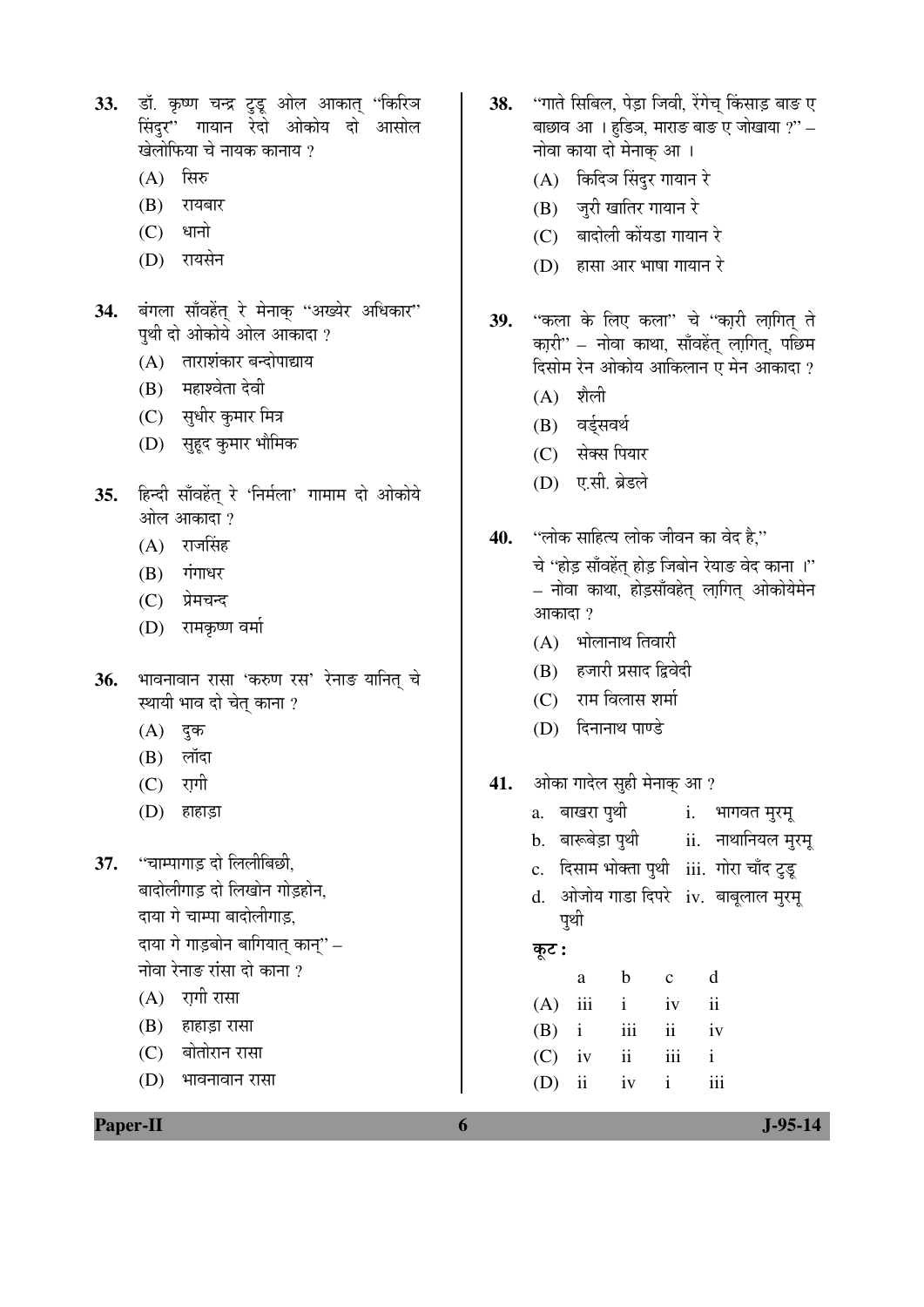- 42. 'लिटा गोडेत' पुथी दो काना ?
	- $(A)$  गायान पूथी
	- (B) काहनी पुथी
	- (C) ओनोड़हें पुथी
	- $(D)$  गामाम पृथी
- 43. "तिरी" ओनोड़हें पुथी रेन ओनोड़हिंया दो ओकोय कानाय ?
	- $(A)$  प्रो. कारु माँझी
	- (B) प्रो. दिगम्बर हाँसदा
	- (C) प्रो. श्यामचरण हेम्ब्रम
	- (D) प्रो. हरिहर हाँसदा
- 44. प्रो. दिगम्बर हाँसदा: ओल आकात् 'गानाङ `माला' पुथी दो चेत् साँवहेंत् पुथी काना ?
	- $(A)$  काथनी-काहनी पुथी
	- (B) ओनोल पुथी
	- (C) गाथनी-सेरेञ पथी
	- $(D)$  गायान पृथी
- **45.** ओका काथा सुहीया ?
	- (A) होड़ आर सोमाज रेयाक आसोल आरसी दो साहित्य गे ।
	- (B) साहित्य दो सोमाज रेयाक् आवड़ीयाक् गे काना ।
	- (C) सोमाज रेयाक काथा साहित्य रे ओल बाङ ताँहेंना ।
	- (D) सोमाज आर होड़ बेगोर साहित्य दो बेनावोक् आ।
- 4**6.** सन 1942 सेरमा रे सापडाव आकान "मारसाल" पत्रिका दो चेत लिपि ते ओल आकाना ?
	- $(A)$  बाराङछिती
	- (B) देवनागरी
	- $(C)$  बंगला
	- (D) रोमन
- **47.** 'भारतीय भाषा संस्थान' दो ओका पोनोत रे मेनाक आ ?
	- (A) कर्नाटक
	- $(B)$  तामिलनाड़
	- (C) केराल
	- $(D)$  आन्द्र प्रदेश
- 48. साहित्य रे 'छंद शास्त्र' चे छांदाव सासतोर बेनाविच दो ओकोये ताँहेंकाना ?
	- $(A)$  पाणिनी
	- $(B)$  पिंगल
	- $(C)$  विश्वनाथ
	- (D) दंडी
- **49.** ओका लेकान "होड काथा" रे नागामियारी 'ऐतिहासिक' घोटनाको बाड़ती ते ञामोक् आ?
	- (A) सिरजोन काथारे story of creation
	- (B) बोंगाकुड़ी काहनीरे fairy tables
	- (C) मिथरे Myth
	- (D) लीजेण्डरे Legend
- **50.** "पारसी साँवहेंत् लो:कान लिपि नेयावते, बुरधी दिसा़ लो:कान मुरुक दोसाते, लिपि नेयाव इंडिजो:आ मित लिपिते, मुरुक दोसा इंडि़जो:आ आकिल गेयानते ।'' – नोवा भार दो ओका पुथी रे ओल मेनाक् आ ? (A) संताली साहित्य पुथी रे  $(B)$  माया जाल पृथी रे
	- (C) संताली पद्य संग्रह पृथी रे
	- $(D)$  माँझी छाटका पुथी रे